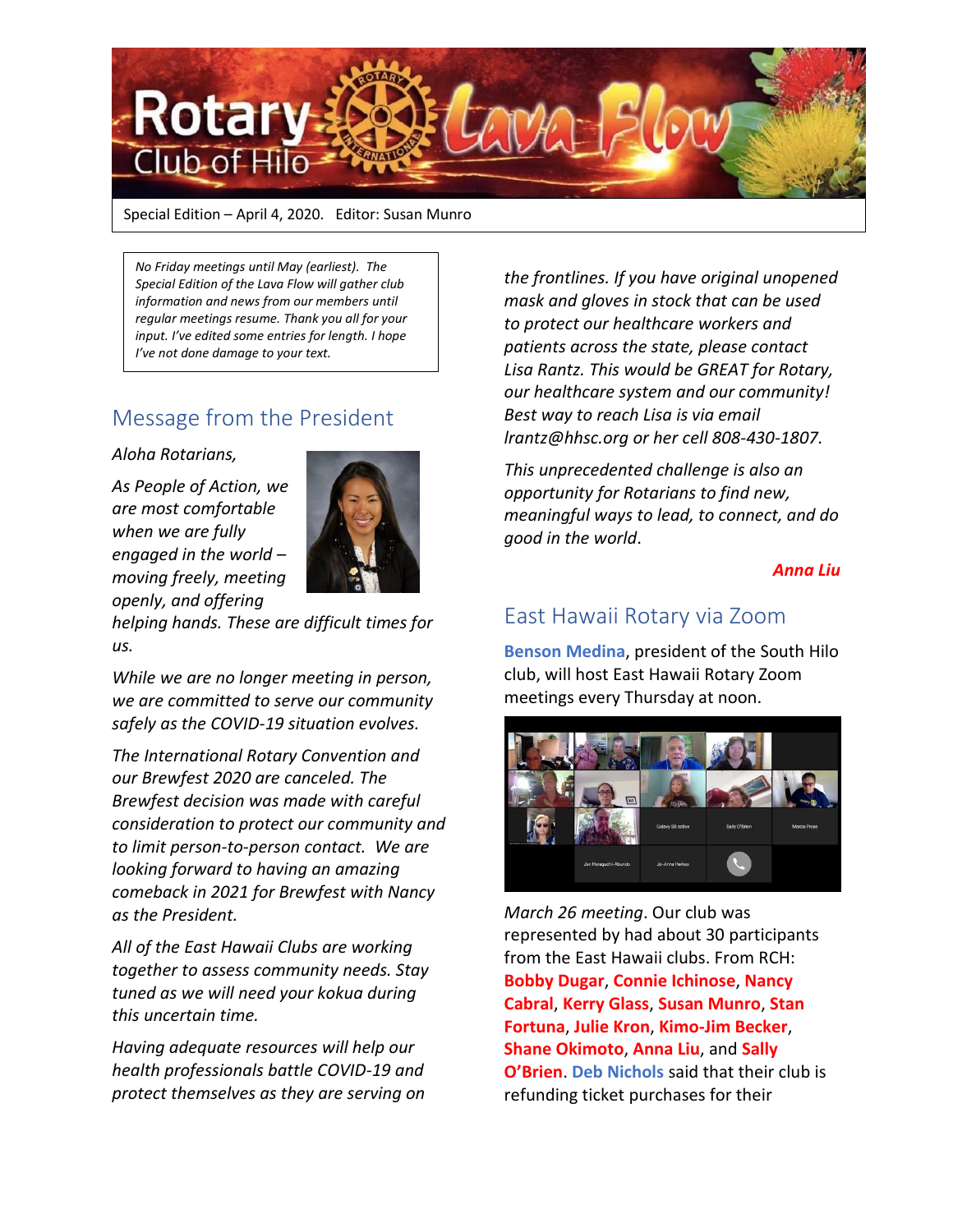fundraiser that was scheduled for March 31<sup>st</sup>. See her if you bought a ticket and want your money back. One topic of discussion was how our clubs can help during these times. Various ideas were floated, and everyone liked **Charlene Iboshi's** suggestion that the club Community Service chairs communicate to develop a coordinated project. *April 2 meeting.* Our own Randy Hart, District Governor Designate, ran this meeting, and introduced special D5000 guest District Governor **Eric Kaler**. [Wow, there are some advantages to virtual meetings.] There were 34 attendees, including, from our club: **Jen Tanouye**, **Maureen Poirier**, **Charlene Meyers**, **Kimo-Jim Becker**, **Lani Olds**, **Patrick Smith**, **Jacob Bratton**, **Patty Bray**, **Anna Liu**, **Nancy Cabral**, **Susan Munro** and **Kerry Glass**. As you may have heard, RI has put aside \$1 million for pandemic-related projects, and grant proposals have already been allocated. There may be more \$ from RI later, too.

### Giving Locally

You might be inspired to do some good in the community. Here are some suggestions:

*Give to local non-profits*. The [Hawaii Food](https://www.hawaiifoodbasket.org/)  [Basket](https://www.hawaiifoodbasket.org/) accepts online donations. There is a link on their home page. The **Salvation Army** has a link that lets you donate directly to the [Hilo Corps.](https://hawaii.salvationarmy.org/hawaii/hilo) The [Hawaii Community](https://www.hawaiicommunityfoundation.org/)  [Foundation](https://www.hawaiicommunityfoundation.org/) has established the Hawaii Resilience Fund. Read about it and donate via the link on their home page.

*Support local businesses.* Shop at local stores. Order takeout (or a gift card) from your favorite restaurant

And don't forget to thank the clerks and service people! They are keeping business going, and also trying to stay safe.

*And finally, the usual Happy Dollar choices are accepting donations: [The Rotary](https://www.rotary.org/en/donate)  [Foundation](https://www.rotary.org/en/donate). Use the link above or send a check payable to The Rotary Foundation to Rotary Club of Hilo, PO Box 7476, Hilo 96720. Write "Polio Plus" or "Annual Fund" in the memo line. You get double matching points through May. Hilo Rotary Club Foundation and Hawaii Rotary Youth Foundation are also accepting donations. Send checks to the club's address above.*

## News from our Members

**Genie Phillips** sent us

a tale of her adventures in residential real estate, starring a goat. *[This all happened a few* 



*months ago, but Genie tells it well!]* See the separate pdf attached to your email.

**Beverly Heikes** sent an update on her son Kenny's college selection journey. In addition to the \$240,000 Gabelli Presidential Scholar award he was offered by **Boston College**, he has *also* been accepted by, and offered money by: the **University of Chicago** (a four year \$138K merit scholarship); **University of Rochester** (a four year \$80K merit scholarship); **Johns Hopkins University** (a \$20K merit scholarship); **University of Southern California** (\$20K merit scholarship ); **Cornell University** (\$28K scholarship. He hasn't made a choice yet. Wow!!!

#### **Helen Hemmes**:

"I'm spending my time enjoying the plants and flowers in our yard, pulling weeds,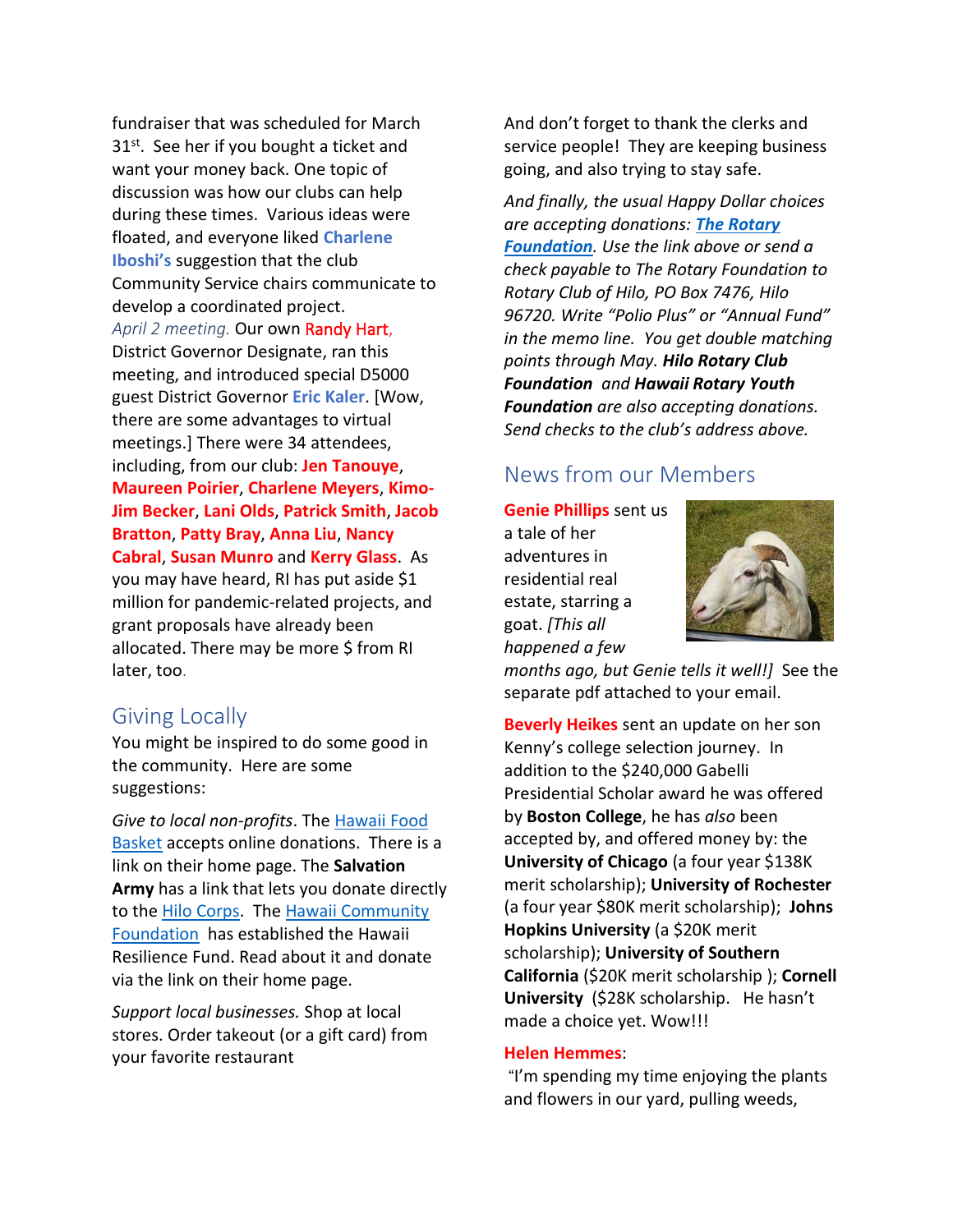going through my files, and checking out my Rotary skirts with the hope of sharing some for our Club's centennial celebration. The tshirt—with the text, "It is what it is."—is a recent gift from my husband."

#### **Connie Ichinose:**

"I've been self isolating for about 3 weeks now. My 90 year old mom lives with us so we have to be extra careful. I've been going out once a week for



groceries, necessities, etc. I've been tackling cleaning…ugh. Also doing Zoom exercise classes about 4X/week and making masks (see attached). I'm sending out to all our kids and some friends. Galen goes to the office 2X/week and works from home 3 days. He will be retiring from Helco on April 13 and starts his new career as the GM for Hawaiian Earth. It's a private company, commissioned by the county to promote and produce compost for farmers as well as the public. Right up his alley! It's something he's always been passionate about so he's looking forward to it!"

#### **Eric Anderson:**

"One of the most important things I've learned about ministry over 30 years is that it is about presence. Now I'm practicing a ministry of presence without being present. It's very difficult. Church of the Holy Cross members now attend Sunday worship in their homes, watching a live stream over the Internet, praying for one another, wishing they could talk story face-to-face. We're sending note cards to the homes of those without technology so that they know they're remembered. I'm singing a song every Wednesday live over the Internet to make that musical connection. I've been on

so many video conferences with friends and colleagues. I will be so grateful when we can meet again on a Friday with a handshake or a hug."

#### **Mike Meyer:**

"I am considered an essential worker. My hours have been cut by 20% but I will manage. I have been a remote worker

since 2011 so this not a change. I had an Argiope spider on the lanai for a few

months. These are the black and yellow ones that sit like an "x" in the



web. Unfortunately, she disappeared a few days ago but left behind an egg sac that hatched. So now I am "pop-pop" to a collection of spiderlings. This has been an



interesting diversion... I am healthy and still pushing the pedals hard! My shadow does not practice social distancing!"

#### **Randy Hart:**

"Just donated \$100 happy dollars for no one in the club having COVID 19."

#### **Danni Gardner:**

"It's difficult for many people during this time. It's much worse for the homeless. Would anyone be willing or interested in helping me purchase supplies to make peanut butter and jelly sandwiches, chips, and bottled water? I'd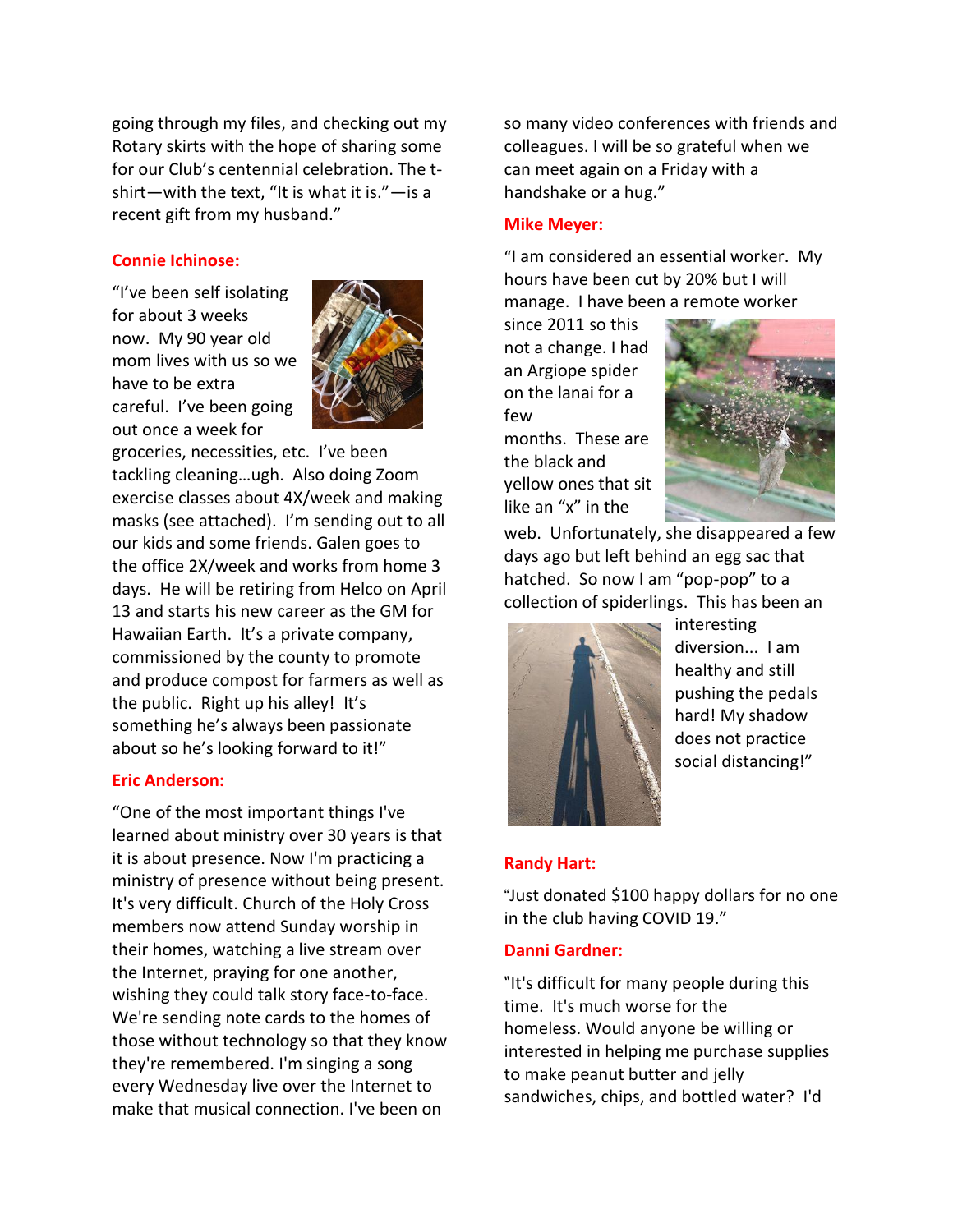like to make 100 bag lunches to feed the homeless."

#### **Danielle Bratton:**

"The Salvation Army are currently distributing food bags Tuesday and Fridays at 9 am. We are partnering with the boys and girls club to feed 40 people per night Monday to Friday at our location. **Lt Jacob** is at the office every day handling donations and overseeing feeding. We are still in desperate need as we have tripled our output of bags in the last 3 weeks. I am at home with our two wonderfully rowdy boys using my hidden teacher talents. I do miss the meetings and getting to see everyone and hear all the crazy stories and adventures. Also I love happy 5's and hearing the Commentary from our beloved peanut gallery. Miss everyone and hope all is well!"

**Cindy Boots** (long-distance member):



"I got a very cool surprise today when my great-nieces came over to leave me an awesome message, spreading cheer to my heart and my neighbors too  $\bullet$ . I'm very happy to be living close to so much family. We can't all gather together right now, cause it's way more than the 10 people maximum  $\sqrt{2}$ . It's great to know we're all close to support family and friends. Wishing Aloha to all my Hawaii

Rotary Ohana  $\bullet$ . Be safe, cautious and stay healthy. Support others as you can and when you can."

[**Tim Beatty** reports that Cindy sent a note with a check to HRCF, to commemorate her 23 years with the club She said she hopes to be here for the 100<sup>th</sup> Anniversary celebrations later this year.]

#### **Shane Okimoto:**

"I have been working to keep my church, Waiakea Baptist Bible Church, encouraged. We post content (sermons, Bible studies, praise music) on YouTube under the church's channel, meet via Zoom, and encourage the "buddy system" among church members to stay connected to one another and help meet one another's needs."

#### **Charlene Meyers:**

"Besides getting some long walks in, I am baking and sharing with the neighbors. It keeps me busy and active. I am also working on a "coffee table" book of my lava images. Time will tell how this goes. If you have interest or questions please be in touch. I would like input. Stay safe and well everyone. "

#### **Jeremiah Leonard:**

"Fortunately I mostly work from my home office; since construction is still considered an essential activity, we are continuing our renovation to Big Island Educational FCU but our project at the National Park has slowed down. Some sad news: my motherin-law passed away Tuesday. My wife and I were able to be with her and are thankful she is no longer suffering; She did not have COVID 19. We are thankful to Mitchell Dodo; he is a very kind and compassionate person. When plan to have a celebration of life for her and eventually bring her ashes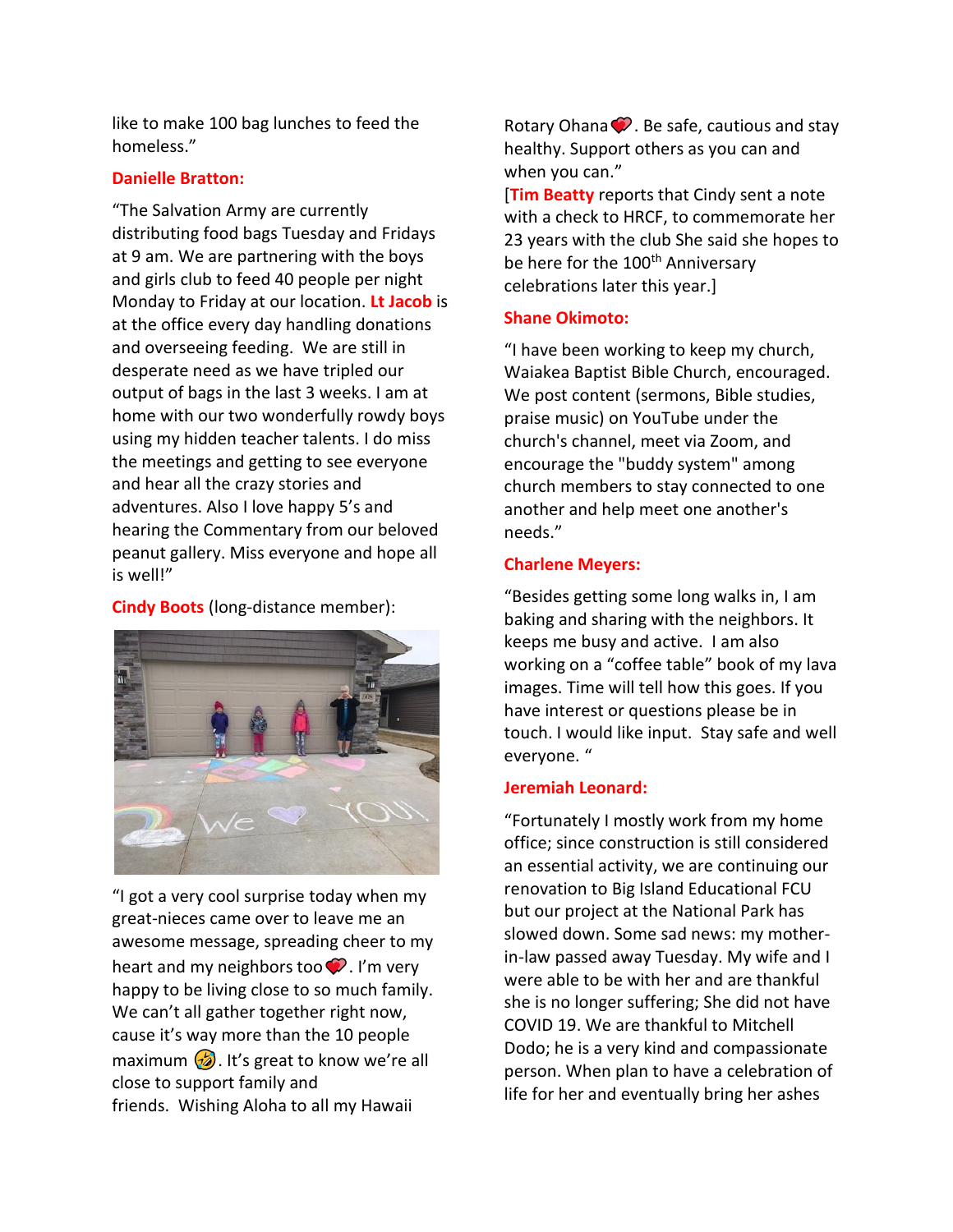back to Cebu. Our daughter continues her school from home with assignments from Haili Christian School. What a great school, our daughter is not even through kindergarten and she can read. Amazing. Miss all of you at Rotary."

**Nancy Cabral** has 100 Happy Dollars for lots of reasons:

"My 92 year old father and 88 year old stepmother have **survived Coronavirus** and are recovering at home in Calif. Glad I was able to help when they got released from the hospital in Japan.

"PETS - President Elect Training Seminar was wonderful last month in Calif. Lots of great ideas….and although so much has changed in a month, I know, that we will combine our resources to help our community in this time of need!

"I got to visit with my two granddaughters and their parents, my son and daughter-inlaw. Unhappy that my Cowboy son had a major knee injury when a steer rolled over him. Happy I was on the mainland and able to help. Hoping he will change his career.

"Happy to be back in Hilo with an Essential Service Business. And hopeful that my staff will continue to work even though they would rather be home.

"Hopeful that our world will recover and that all in our community will stay healthy and safe!"

**Stan Fortuna** sent a "Report from the Headmaster" from his home in Michigan:

"My annual visit home to Hilo was 100% set: an ultramarathon and attendance at the annual Kamehameha Hawai'i Senior Awards Ceremony, but … barring a miracle…

"Sharing some photos: Some of our grandkids (4 others not in the photo).





"Support crew at the Run Rabbit Run 100-miler in Steamboat just this last summer

"From our vacation to Barcelona and Madrid last fall





"Nancy's near 90 year old mother laying down the law last summer

(wielding an illegal weapon at that), she was no one to mess with, and we miss her dearly"

**Pete Muller** (honorary member) reports that he and Roberta are staying home and following the doctor's orders to focus on inner peace, and enjoy those bottles of wine they have been saving…

#### **Patty Bray:**

"HMC Foundation office is working remotely. With the Hilo Medical Center, we are doing a COVID-19 Community Drive to collect personal protective equipment (PPE) where donations of masks, gloves, gowns, shoe covers, scrubs (new and